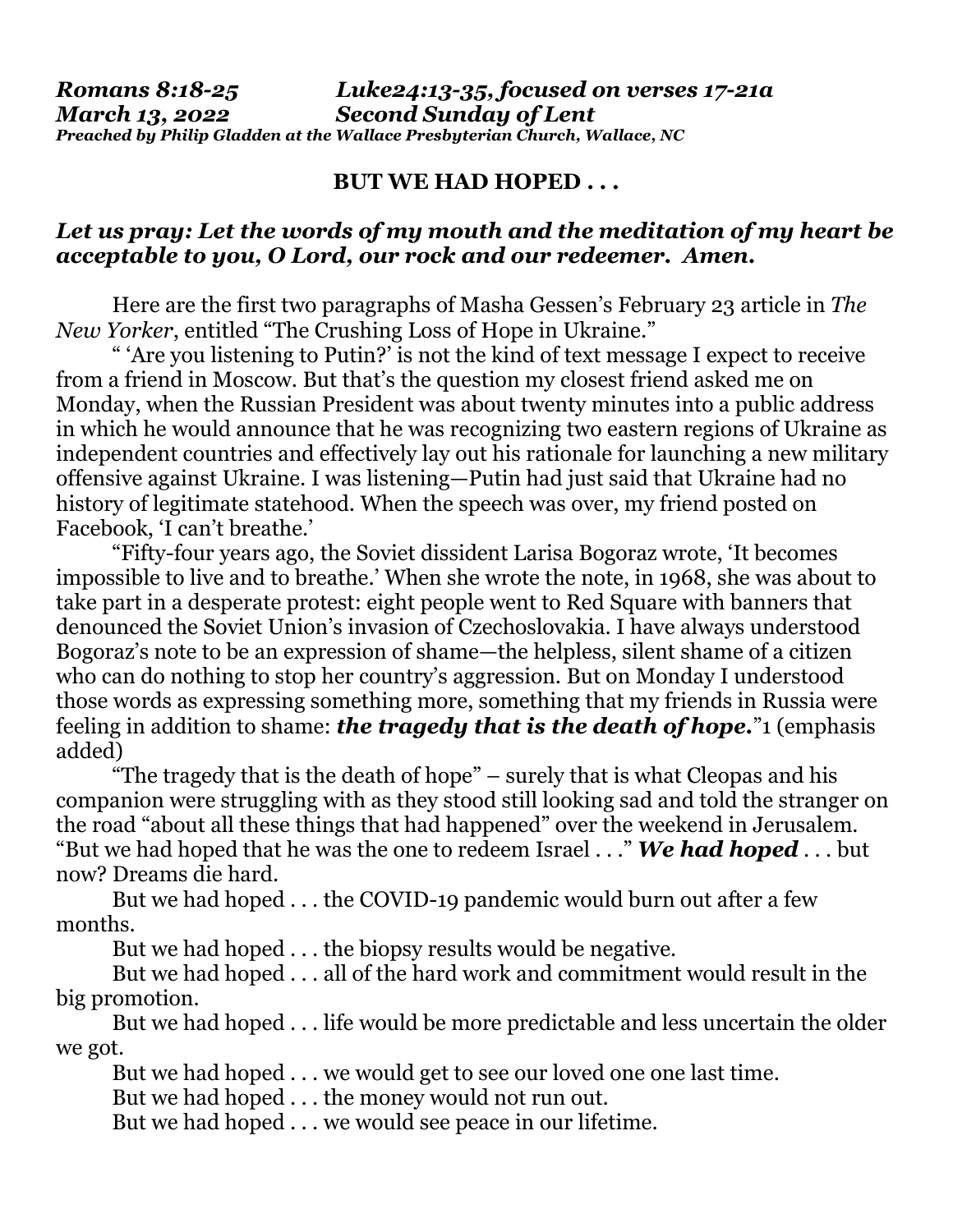But we had hoped . . .

 In his comments about this Emmaus Road story, Brian Konkol notes, "With these four profound words, we not only learn to relate with all that Cleopas and others were feeling immediately after the death of Jesus. We are also inspired to name and claim those moments of surprising disappointment that we also often experience. When dreams appear to shatter and our plans for the future do not match up with what has actually occurred, at times we react with anger and try to pass blame. Yet perhaps most of all, we are left wondering – like Cleopas and other disciples – where was God in the midst of it all? Was God not with us? Where was God when our secure and predictable future suddenly became insecure and unpredictable? Where was God when we felt pain by no fault of our own? Where was God when we cried, screamed, and shouted with sadness? Where was God when the path forward seemed to crumble and we were left to wonder how the pieces could be placed back together? But we had hoped..."<sup>2</sup>

 Someone said this week, "I don't really want to watch the news, but I can't help myself. I can't not watch the news." And when we do, the images are heartbreaking, gut-wrenching – huge numbers of civilians, mostly women and children, on the road to wherever they hope they can find safety, carrying with them as much as they could stuff in a single suitcase. In Monday night's Bible study, Dr. Dan said, "The people on the road in Ukraine are probably feeling just like Cleopas and his companion. They are in shock, worn out, scared, tired, and wondering what the future holds." Dr. Dan said, "Don't you know those people on the road in Ukraine are talking with each other about all the things that have happened there? And it's not just the events of the invasion itself, but what the war means for their lives today and in the future."

 There's an old saying, "you can't get to Easter Sunday without going through Good Friday." The temptation is to focus on Jesus's resurrection glory and turn away from his suffering on the cross. We might be tempted to do the same thing with this Emmaus Road story. Imagine if we could time-travel back to that first Easter Sunday afternoon and walk with Cleopas and his companion on the Emmaus Road. Surely we would be tempted to say, "Cheer up, guys! The story has a happy ending. Don't look so sad!" But how many times do we say those kinds of things in this present life, because we're too uncomfortable with the other person's pain and sorrow? Don't get me wrong! The Emmaus Road story does have a joyful ending, but we can't ignore the death of hope for Cleopas and his companion after that horrific weekend.

 In an article called "Hope for This World," Yale Divinity School professor John Hare writes, "When the philosopher Immanuel Kant asked what were the main questions of philosophy, his answer was 'What can we know?', 'What should we do?', 'What is a human being?', and 'What can we hope for?' This last question caused him difficulty. He was clear about what we should hope for in our lives as a whole, including the next life: we should hope that God will bring the union of virtue and happiness. Kant was here translating the vision from Psalm 85 that righteousness and peace (shalom) will embrace. But his difficulty was with what we should hope for in *this* life."<sup>3</sup>

 That's the dilemma of our lives, isn't it? Maybe we have hope for some future resurrection life, but we have trouble seeing how that makes any difference right now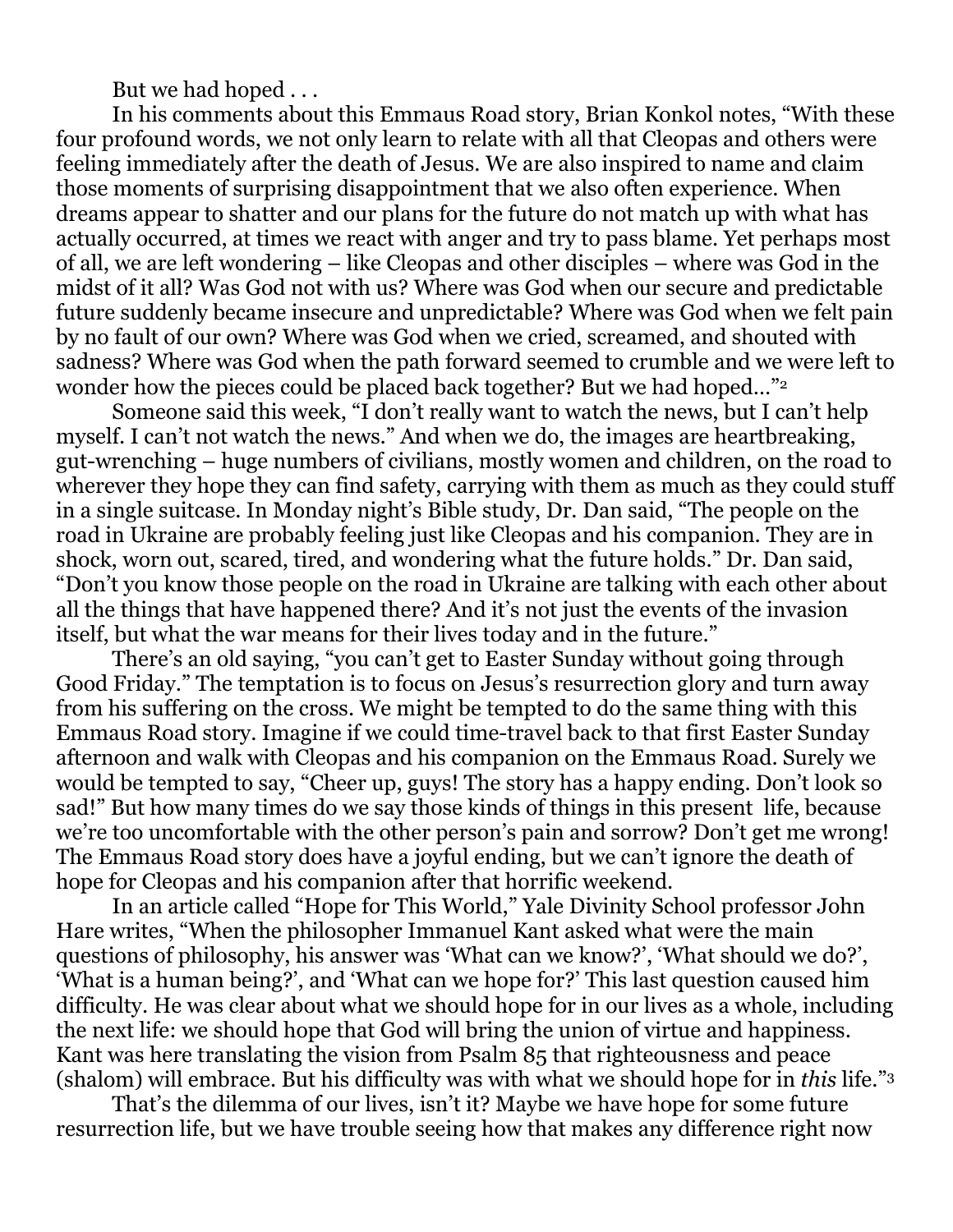as we wait for test results or watch the evening news or ache with loneliness. Maybe we're skittish about putting our hope in anything or anyone because we've been burned before. Maybe it's hard to know what to hope for in *this* life because we remember having our hope crushed before and we were left wondering: Where was God in the midst of it all? Was God not with us? Where was God when our secure and predictable future suddenly became insecure and unpredictable? Where was God when we felt pain by no fault of our own? Where was God when we cried, screamed, and shouted with sadness? Where was God when the path forward seemed to crumble and we were left to wonder how the pieces could be placed back together?

 The road to Emmaus story reminds us that while Cleopas and his companion were talking about all the things that had happened and probably wondering "Where was God?", Jesus was right there on the road with them, walking with them, listening to their story, meeting them where they were in their hopelessness, and ministering to them. As Jesus walked and talked with them, he bridged their hopes from the past and their hopes for the future to give them a hope for that very day.

 We use the word "hope" fairly casually. I hope my team wins the ACC tournament. I hope it doesn't rain on my wedding day. I hope my flight isn't delayed. I hope gas prices go down soon. I hope we don't have a hurricane this summer.

 Christian hope, however, is more than a wish or a want, no matter how important that wish or want might be to us. When the apostle Paul wrote to the Christians at Thessalonica, he wrote as a pastor comforting friends who were grieving the deaths of their loved ones. Paul consoled them, "But we do not want you to be uninformed, brothers and sisters, about those who have died, so that you may not grieve as others do who have no hope." (1 Thessalonians 5:13) Notice that Paul didn't say to his brothers and sisters in the faith, "Don't grieve! The deaths of your loved ones don't matter! Just believe!" Paul said, "So that you may not grieve as others do who have no hope."

 In the same way, Jesus didn't dismiss the sadness and hopelessness of Cleopas and his companion on the Emmaus Road. Instead, he listened to them, heard them out, let them share their dreams and hopes and disappointment and hopelessness. Then he offered them a living hope in the breaking of the bread.

 In the same way, Jesus doesn't dismiss our sadness and hopelessness and disappointment when our dreams are shattered and our hopes are crushed. Instead, he walks the road with us, through every trial and tribulation. He meets us where we are and he offers us a living hope.

 In a little book called *Keywords of Faith*, you find this description of Christian hope: "Christian hope is not simply a confident look to the future; it springs from a conviction that God is consistent with himself, and what he has been is what he will be. Biblical writers can thus speak of 'living hope' in the past tense as well as the future. 'In this hope we were saved' (Romans 8:24). Hope, that is, *Christian hope*, has memory in it as well as expectation. It is a gift from God – we live in hope, because hope lives in us, since Christ 'lives in us.' Hope is not, for Christians, simply a dream about tomorrow. It is a reality that reveals the future in the past and the past in the future."4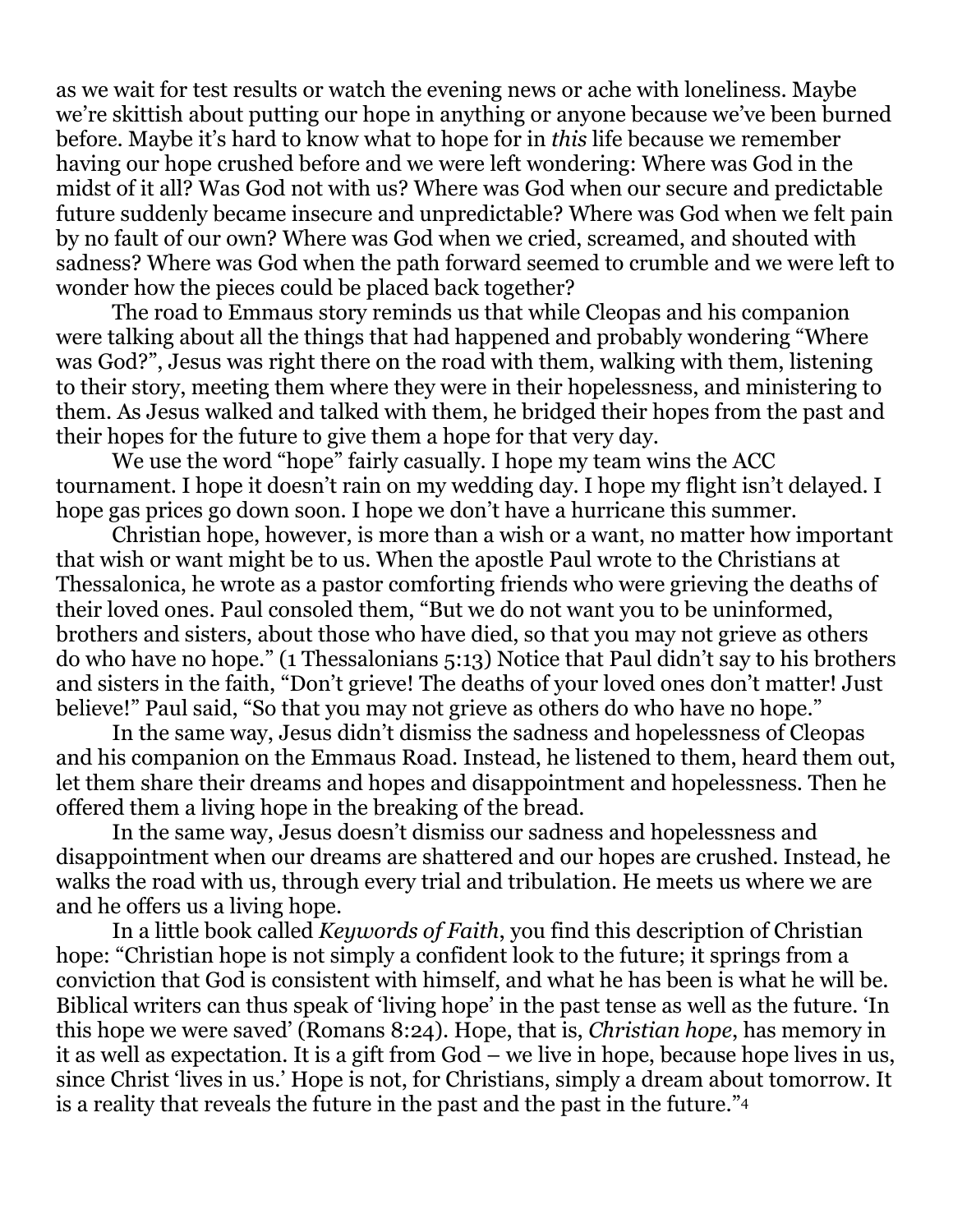It has been said that each of us is on our own Emmaus Road walk, between the now and the not yet. Together as a congregation we are walking the Emmaus Road on our Lenten journey. The more we read about Cleopas and his companion walking the Emmaus Road on a Sunday afternoon 2,000 years ago, the more we realize we are walking on the same road through life every day. We are on the road that stretches from the past to a future that remains unknown. Sometimes we feel like we're walking the road alone. Sometimes we walk along sad and confused and maybe even hopeless. But, as Cleopas and his companion discovered that Sunday afternoon, Jesus walks the road with us and gives us the chance to share with him our deepest hopes – "What are you talking about as you walk along?"

 Here is a wonderful Call to Worship for an Emmaus Road worship service. As you hear it, think about how on our Emmaus Road walk this Lenten season, our deepest hopes – past, present, and future – can come together as we walk with the Lord.

Easter is not an event that has occurred it's an adventure that has begun not a place that we have visited but a path on which we stand

a story not complete, but unfolding characters still breathing stations still teeming with the promise of new life not just for you and me but for all people, in all places

a cosmic crux a turning point of time

Easter is the season of wild hope of dangerous intent of potent promise

where the future flaps unfurled in the spirit's breeze

where hopes bubble with uncorked effervescence

where toes tap to free-form rhythms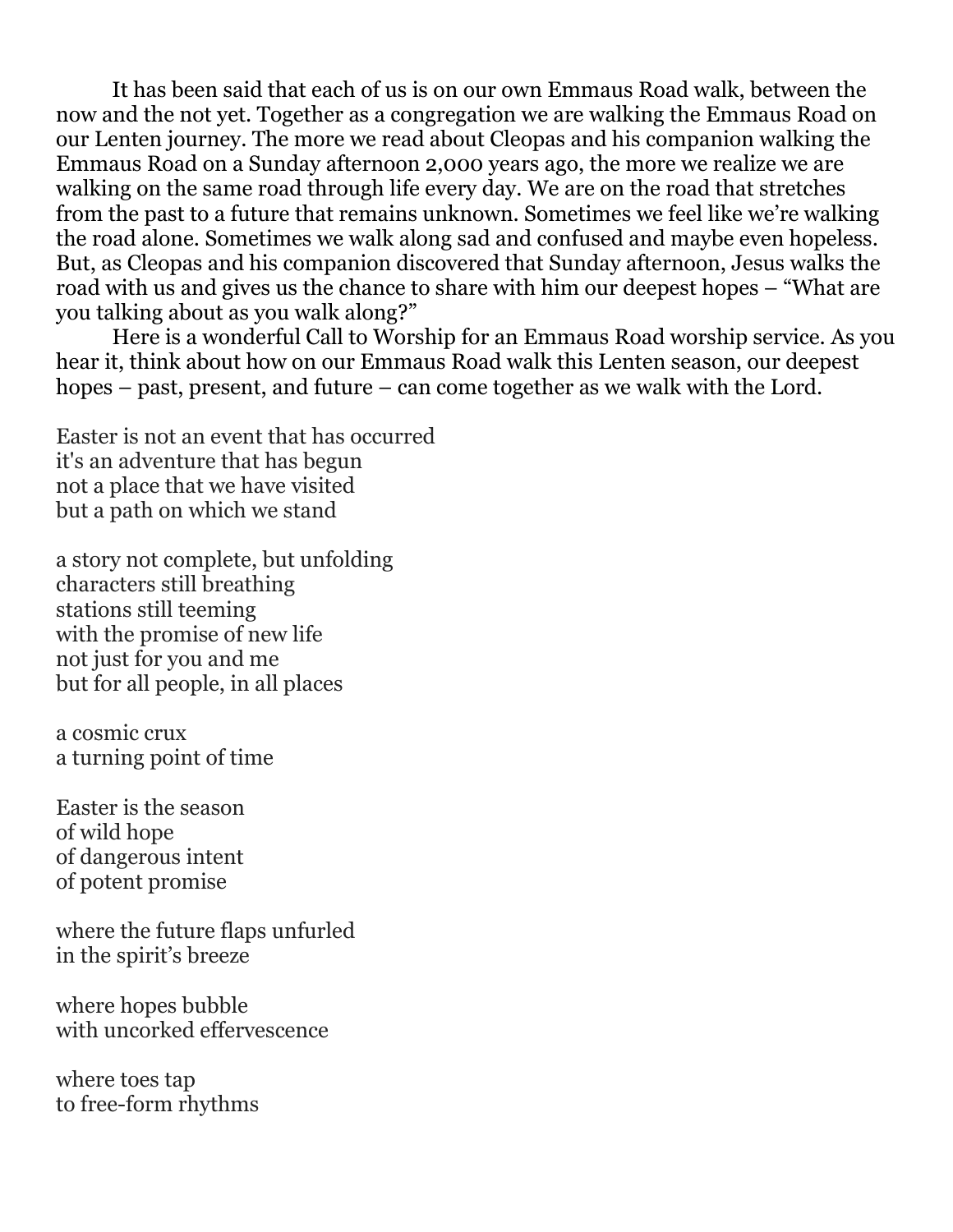where rainbow hues splash empty canvas

Today we continue the journey we re-enter the story to explore our questions to uncover our doubts to face our nagging need

We walk the path of two who traveled a dusty road wrapped in confusion and despair two who shared the company of a stranger voicing their pain airing their fears and in the listening heard words of hope and promise and in the eating received true bread of life

Today we re-enter the story with expectation that Christ will also reveal himself to us in sights and sounds in words and symbols in bread and wine

May the risen Christ walk with us on this road be our companion and guide be our teacher and friend be our host and servant and bring his gifts of faith, peace and hope and deep joy as always Amen.<sup>5</sup>

*Let us pray: Lord Jesus Christ, stay with us, we pray, in every part of our journey, no matter how full of doubt or fear we may be today. Through your Holy Spirit, we pray that you will open our eyes. Help us see you as our risen Lord in all your beauty, and in all your loving power. Amen.*